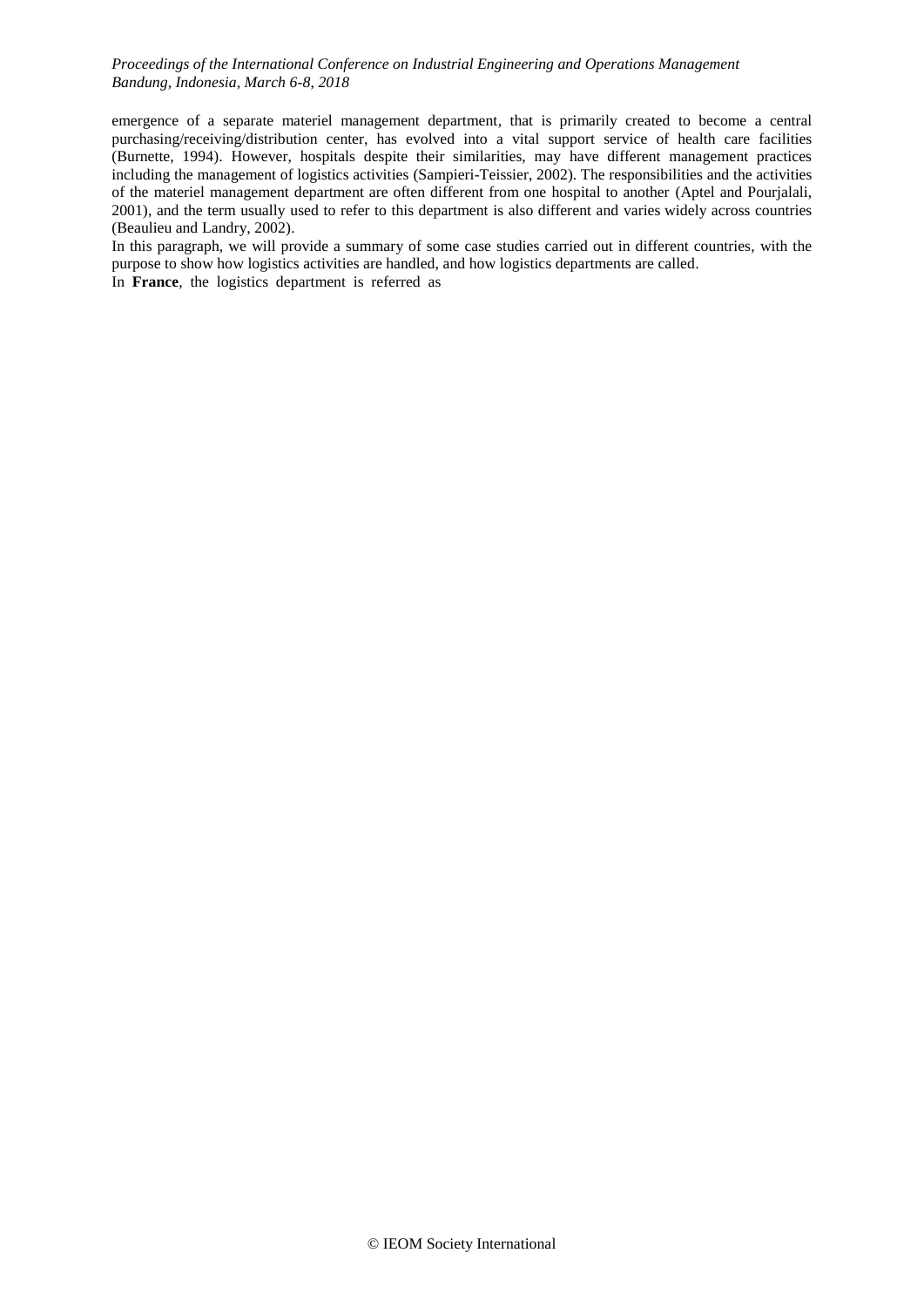- *-* food service for patients and staff, as well as cleaning and safety of buildings,
- *-* hospital waste management,
- *-* establishing and implementing a maintenance plan of medical equipment, technical facilities, buildings and fleet,
- *-* Information management.

The *service d'accueil et d'admission* "reception and admission service" is responsible for various activities such as reception and directing patients, organizing patient admissions and discharge, managing patient movements inside the hospital, organizing and managing patient records, etc. The *pôle des affaires médicales* "medical affairs division" and the *pôle des soins infirmiers* "nursing care division" are involved in scheduling and resource management activities.

|  |  | Table 2. Management of hospital logistics activities in Moroccan hospitals |  |  |  |  |  |
|--|--|----------------------------------------------------------------------------|--|--|--|--|--|
|  |  |                                                                            |  |  |  |  |  |

| Departments          | Medical        | Nursing  | Administrative | Medical     | Pharmacy | Reception |
|----------------------|----------------|----------|----------------|-------------|----------|-----------|
|                      | <b>Affairs</b> | Care     | <b>Affairs</b> | Departments | Service  | and       |
|                      | Division       | Division | Division       |             |          | Admission |
| Logistics activities |                |          |                |             |          | Service   |
| Scheduling           | ✓              | ✓        |                | ✓           |          |           |
| Procurement          |                |          | ✓              |             |          |           |
| Distribution         |                |          | ✓              |             |          |           |
| Pharmacy             | ✓              |          | ✓              |             | ✓        |           |
| Catering/Food        |                |          | ✓              |             |          |           |
| Laundry              |                |          | ✓              |             |          |           |
| Hygiene              |                |          | ✓              |             |          |           |
| Waste management     |                |          | ✓              |             |          |           |
| Maintenance          |                |          | ✓              |             |          |           |
| Reception service    |                |          |                |             |          |           |
| Patient flow         |                |          |                |             |          |           |
| Telecommunication    |                |          | $\checkmark$   |             |          |           |
| Information system   |                |          |                |             |          |           |
| management           |                |          |                |             |          |           |
| Stock management     |                |          | ✓              |             |          |           |
| Mail service/ files  | ✓              |          | $\checkmark$   |             |          |           |
| archiving            |                |          |                |             |          |           |
| Safety and security  |                |          | ✓              |             |          |           |

## **Discussion and conclusion**

The basic role of hospitals is to provide healthcare to patients. To this end, there are numerous ancillary activities that must be taken into account. Maybe most of them are invisible for the patient but they have a significant impact on the way patients experience a visit to hospital (Dobrzańska, Dobrzański and Śmieszek, 2013). A large number of these activities belong to the field of hospital logistics, which includes purchasing, transportation, catering, etc. The responsibility of such activities tends to be divided between different departments. Even if hospitals in general have a dedicated department to handle and deal with logistics activities, they still fragmented between at least two or more departments. For example, in some cases, it was found that up to five separate teams of people were involved in stock replenishment activities and the associated processes (Kidd, 2002). Also, in other cases the responsibility for transport activities is divided between different departments, this lead to the multiplication of efforts without being able to take advantage of the synergies between the different transportation circuits and without having the overall picture of the costs of such practices (Beaulieu *et al.*, 2014).

In most cases, drugs management is ensured by the department of pharmacy, which is responsible for their negotiation, purchasing, distribution, storing and preparing the quantities of pharmaceuticals products as requested by the care units (Dacosta-Claro and Lapierre, 2003; Dacosta-claro, 2002; Beaulieu and Landry, 2002). This because the regulations require that the control of drugs must be carried out by a graduate of the pharmacy (Sampieri-Teissier, 2002) (Burnette, 1994).

Other than the management of logistics activities by hospital internal departments, service providers may also be called to take part in it (figure 5). Outsourcing logistics activities is an option that may be adopted by hospitals, where a specialist from the private sector is entrusted with managing and executing, wholly or partly, some activities such as catering, laundry, cleaning, etc. (Benanteur, 2004; Kriegel *et al.*, 2013; Azzi *et al.*, 2013; Marriott *et al.*, 1998). As an example, Granlund and Wiktorsson (2013), in their study on a Swedish hospital, state that all transportation activities (transports of waste material, laundry, food, pharmaceuticals and patients)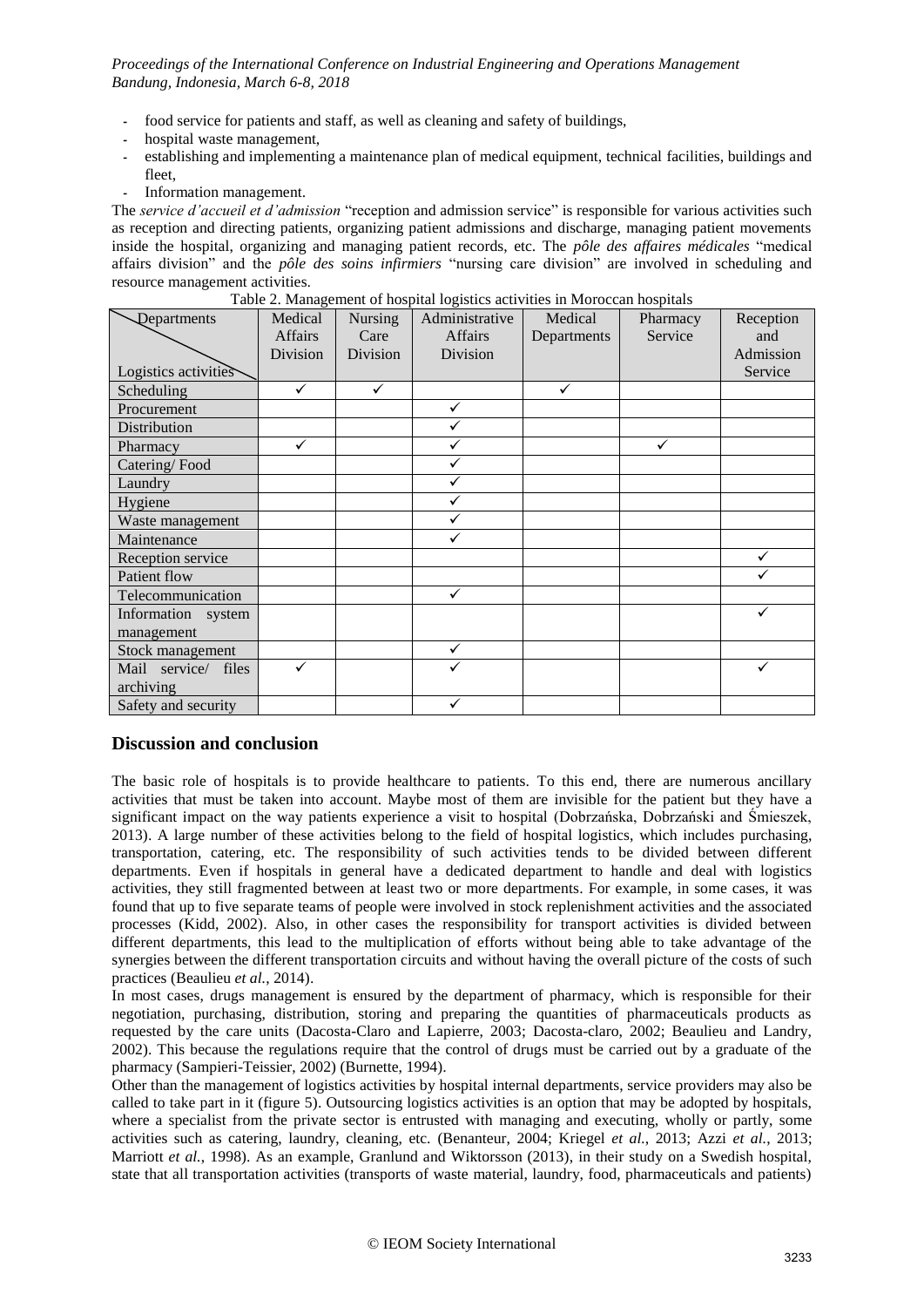are ensured by a transportation department, working as an external part, from which the hospital buys services. In the Moroccan context, the outsourcing of logistics activities has become a managerial approach. It is noted that in some cases, hospitals outsource hotel activities such as cleaning, laundry, security service and catering (Kherbach and El Alami El Fellousse, 2007). In this sense, Kriegel *et al.*, (2013) argue that the range of services supplied externally will increase, and more highly ranked hospital logistic fields (e.g. pharmaceuticals, sterile goods) would be outsourced.



Figure 5. Departments involved in the management of hospital logistics activities

## **References**

- 1. Acton, Peter, The future of logistics in health care, *British Journal of Healthcare Management*, vol.6, no.10, pp.485–486, 2000.
- 2. Ahlaqqach, M, Benhra, J, and Mouatassim, S, Optimisation des tournées de collecte et de desserte des déchets médicaux transitant par un entrepôt commun, *Logistique & Management*, vol.25, no.1, pp.1–9, 2017.
- 3. Aptel, O, Pomberg, M, and Pourjalali, H, Improving Activities of Logistics Departments in Hospitals: A Comparison of French and U.S. Hospitals, *Journal of Applied Management Accounting Research*, vol.7, no.2, pp.1–20, 2009.
- 4. Aptel, O, and Pourjalali, H, Improving activities and decreasing costs of logistics in hospitals: a comparison of U.S. and French hospitals, *The International Journal of Accounting*, vol.36, no.1, pp.65–90, 2001.
- 5. ASLOG, La logistique en milieu hospitalier, Available: http://www.aslog.org/fr/799-la-logistique-en-milieuhospitalier.html?input2=&input1=&mots=&nb\_res=0&niv2=26, 8 July, 2017.
- 6. Azzi, A, Persona, A, Sgarbossa, F, and Bonin, M, Drug inventory management and distribution: outsourcing logistics to third‐party providers, *Strategic Outsourcing: An International Journal*, vol.6, no.1, pp.48–64, 2013.
- 7. Beaulieu, M, and Landry, S, Comment gérer la logistique hospitalière? Deux pays, deux réalités, *Gestion*, vol.27, no.3, pp.91–98, 2002.
- 8. Beaulieu, M, and Patenaude, G, La gestion des approvisionnements en réseau : le cas du Centre hospitalier Notre-Dame de la Merci, *Logistique & Management*, vol.12, no.1, pp.59–64, 2004.
- 9. Beaulieu, M and Roy, J, Benchmarking de la gestion des achats et des stocks en milieu hospitalier : une démarche canadienne, *Logistique & Management*, vol.23, no.3, pp.17–27, 2015.
- 10.Beaulieu, M, Roy, J, Landry, S, Michaud, M, and Roy, C, La logistique hospitalière au Québec : passé, présent et futur, *Gestion*, vol.39, no.3, pp.56–62, 2014.
- 11.Benanteur, Younes, La sous-traitance de fonctions logistiques en milieu hospitalier : un enjeu complexe dans un contexte budgétaire contraint et structurant, *Logistique & Management*, vol.12, no.1, pp.41–48, 2004.
- 12.Bijvank, M, and Vis, I, Inventory control for point-of-use locations in hospitals, *The Journal of the Operational Research Society*, vol.63, no.4, pp.497–510, 2012.
- 13.Blouin, J, Beaulieu, M, and Landry, S, Systèmes de réapprovisionnement des unités de soins: description et implications organisationnelles, *Logistique & Management*, vol.9, no.2, pp.43–53, 2001.
- 14.Böhme, T, Williams, S.J, Childerhouse, P, Deakins, E, and Towill, D, Methodology challenges associated with benchmarking healthcare supply chains, *Production Planning & Control*, vol.24, no.10–11, pp.1002– 1014, 2013.
- 15.Bouachouch, M, and Mamad, M, Analysis of the Antecedents of Inter-Functional Coordination in the Supply Chain Context: Case of the Medicament Flows in a Moroccan University Hospital, *International Journal of Business and Management*, vol.9, no.8, pp. 97–107, 2014.
- 16.Bourgeon, B, Constantin, A and Karolszyk, G, Evaluation des coûts logistiques hospitaliers en France et aux Pays-Bas, *Logistique & Management*, vol.9, no.1, pp.81–87, 2001.
- 17.Bruyère, C, Massard, N, Romeyer, C, and Sirjean, S, Le bricolage logistique en milieu hospitalier : étude du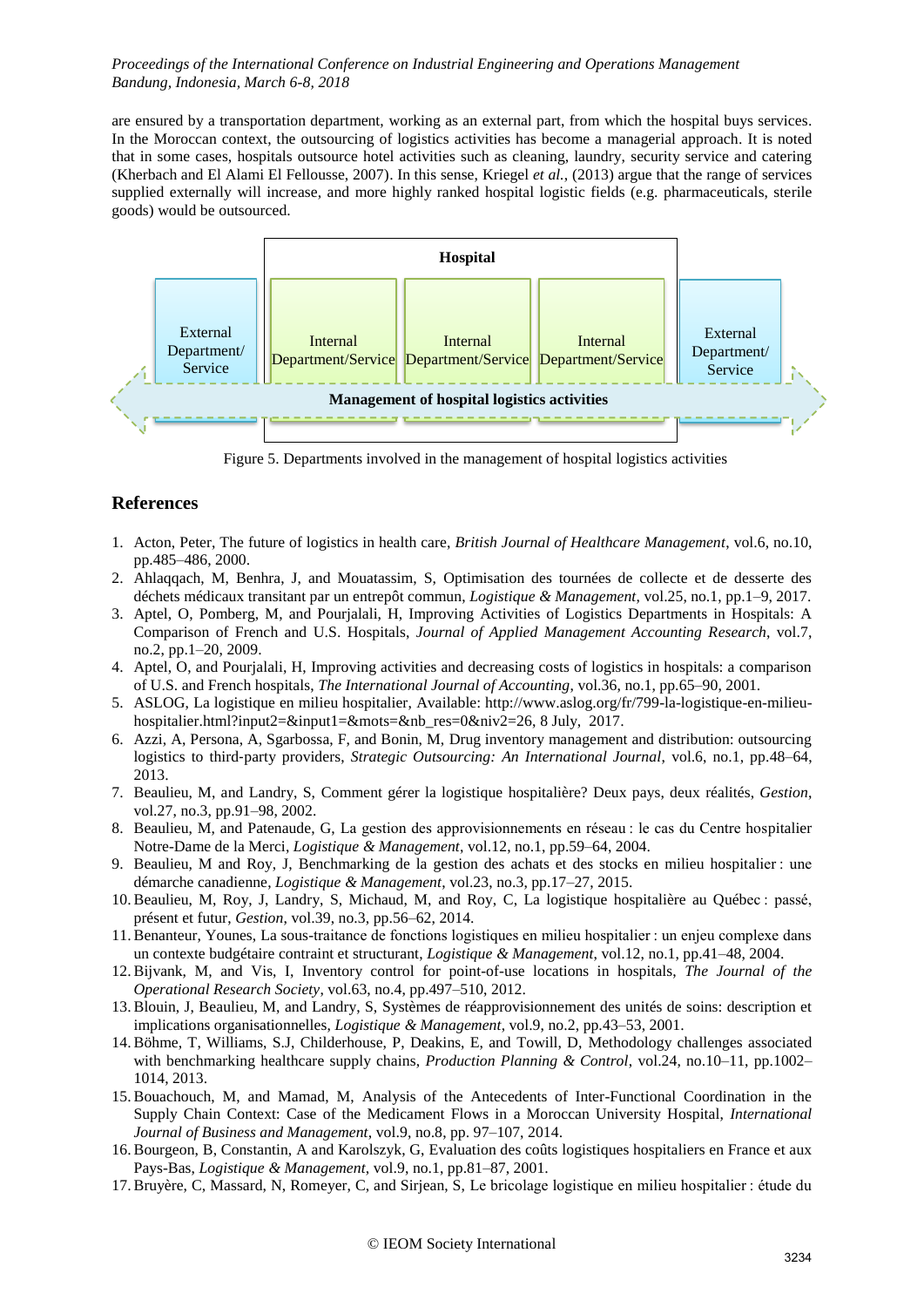flux de réapprovisionnement des services de soins, *Logistique & Management*, vol.22, no.3, pp.17–26, 2014.

- 18.Burnette, S. W, Efficient materiel handling and distribution: A design perspective, *Hospital Materiel Management Quarterly*, vol.16, no.2, pp.24–34, 1994
- 19.Burns, L. R, and Lee, J. A, Hospital purchasing alliances : Utilization, services, and performance, *Health Care Management Review*, vol.33, no.3, pp. 203–215, 2008.
- 20.Chow, G, and Heaver, T, Logistics in the Canadian health care industry, *Canadian Logistics Journal*, vol.1, no.1, pp.29–73, 1994.
- 21.Colin, J, La logistique: histoire et perspectives, *Logistique & Management*, vol.23, no.4, pp.25–40, 2015.
- 22.Costin, M, Logistique hospitalière, un outil du management : le cas des hôpitaux français et moldaves, *Humanisme et Entreprise*, vol.299, no.4, pp.29–48, 2010.
- 23. Dacosta-claro, I, The performance of material management in health care organizations, *International Journal of Health Planning and Management*, vol.17, no.1, pp. 69–85, 2002.
- 24. Dacosta-Claro, I, and Lapierre, S. D, Benchmarking as a tool for the improvement of health services' supply departments, *Health Services Management Research*, vol.16, no.4, pp.211–223, 2003.
- 25. David, C., Mazaud, P., Dambrine, M., Delpech, L., Bouchrim, L., Granier, E., Lermyte, V., Walbecq, I. and Odou, P, Gestion des ruptures d'approvisionnement de médicaments dans un établissement de santé, *Le Pharmacien Hospitalier et Clinicien*, vol.52, no.2, pp.196–207, 2017.
- 26. Dembińska-Cyran, I, Internal and external supply chain of hospital, *LogForum*, 1(1), pp.1–7, 2005.
- 27. Dobrzańska, M, Dobrzański, P, and Śmieszek, M, Modern Logistics in Health Service, *Modern Management Review*, vol.20, no.3, pp. 53–64, 2013.
- 28. Ducasse, D, Comment une démarche logistique permet-elle d'atteindre les nouveaux objectifs économiques des centres hospitaliers?, *Logistique & Management*, vol.3, no.1, pp.3–9, 1995.
- 29. Eaton, D, The NHS Purchasing and Supply Agency', *British Journal of Healthcare Management*, vol.6, no.11, pp.519–521, 2000.
- 30. Fabbe-Costes, N, and Romeyer, C, La traçabilité des activités de soins par les systèmes d'information hospitaliers : état des lieux, *Logistique & Management*, vol.12, no.1, pp.119–133, 2004.
- 31. Granlund, A, and Wiktorsson, M, Automation in healthcare internal logistics: a case study on practice and ootential, *International Journal of Innovation and Technology Management*, vol.10, no.3, pp.1–20, 2013.
- 32. Hassan, Taher, *Logistique hospitalière : organisation de la chaîne logistique pharmaceutique aval et optimisation des flux de consommables et des matériels à usage unique*, Thesis, 2006.
- 33. Haszlinna Mustaffa, N, and Potter, A, Healthcare supply chain management in Malaysia: a case study, *Supply Chain Management: An International Journal*, vol.14, no.3, pp.234–243, 2009.
- 34.Jack, E. P, and Powers, T. L, A review and synthesis of demand management, capacity management and performance in health-care services, *International Journal of Management Reviews*, vol.11, no.2, pp.149- 174, 2009..
- 35. Karaa, M, Bentahar, O, and Benzidia, S, Les facteurs d'adoption d'une innovation appliquée aux flux de patients : le cas d'un centre hospitalier au Luxembourg, *Logistique & Management*, vol.24, no.2, pp. 98–109, 2016.
- 36. Kelle, P, Woosley, J, and Schneider, H, Pharmaceutical supply chain specifics and inventory solutions for a hospital case, *Operations Research for Health Care*, vol.1, no.2–3, pp.54–63, 2012.
- 37. Kherbach, F, and El Alami El Fellousse, L. A, *Etude sur le financement des soins de santé au Maroc*, OMS, 2007.
- 38. Kidd, P, Logistics a catalyst for change in the NHS, *British Journal of Healthcare Management*, vol.8, no.4, pp.142–144, 2002.
- 39. Van De Klundert, J, Muls, P and Schadd, M, Optimizing sterilization logistics in hospitals, *Health Care Management Science*, vol.11, no.1, pp. 23–33, 2008.
- 40. Kriegel, J, Jehle, F, Dieck, M. and Mallory, P, Advanced services in hospital logistics in the German health service sector, *Logistics Research*, vol.6, no.2–3, pp.47–56, 2013.
- 41. Kriegel, J, Jehle, F, Moser, H, and Tuttle-weidinger, L, Patient logistics management of patient flows in hospitals : A comparison of Bavarian and Austrian hospitals, *International Journal of Healthcare Management*, vol.9, no.4, pp.257–268, 2016.
- 42. Landry, S, and Beaulieu, M, La logistique hospitalière : un remède aux maux du secteur de la santé?, *Gestion*, vol.26, no.4, pp. 34–41, 2002.
- 43. Landry, S, and Philippe, R, How logistics can service healthcare, *Supply Chain Forum : An International Journal*, vol.5, no.2, pp.24–30, 2004.
- 44. Lapierre, S. D, and Ruiz, A. B, Scheduling logistic activities to improve hospital supply systems, *Computers & Operations Research*, vol.34, no.3, pp. 624–641, 2007.
- 45. Little, J, and Coughlan, B, Optimal inventory policy within hospital space constraints, *Health Care Management Science*, vol.11, no.2, pp.177–183, 2008.
- 46. Liu, M, Zhang, Z, and Zhang, D, Logistics planning for hospital pharmacy trusteeship under a hybrid of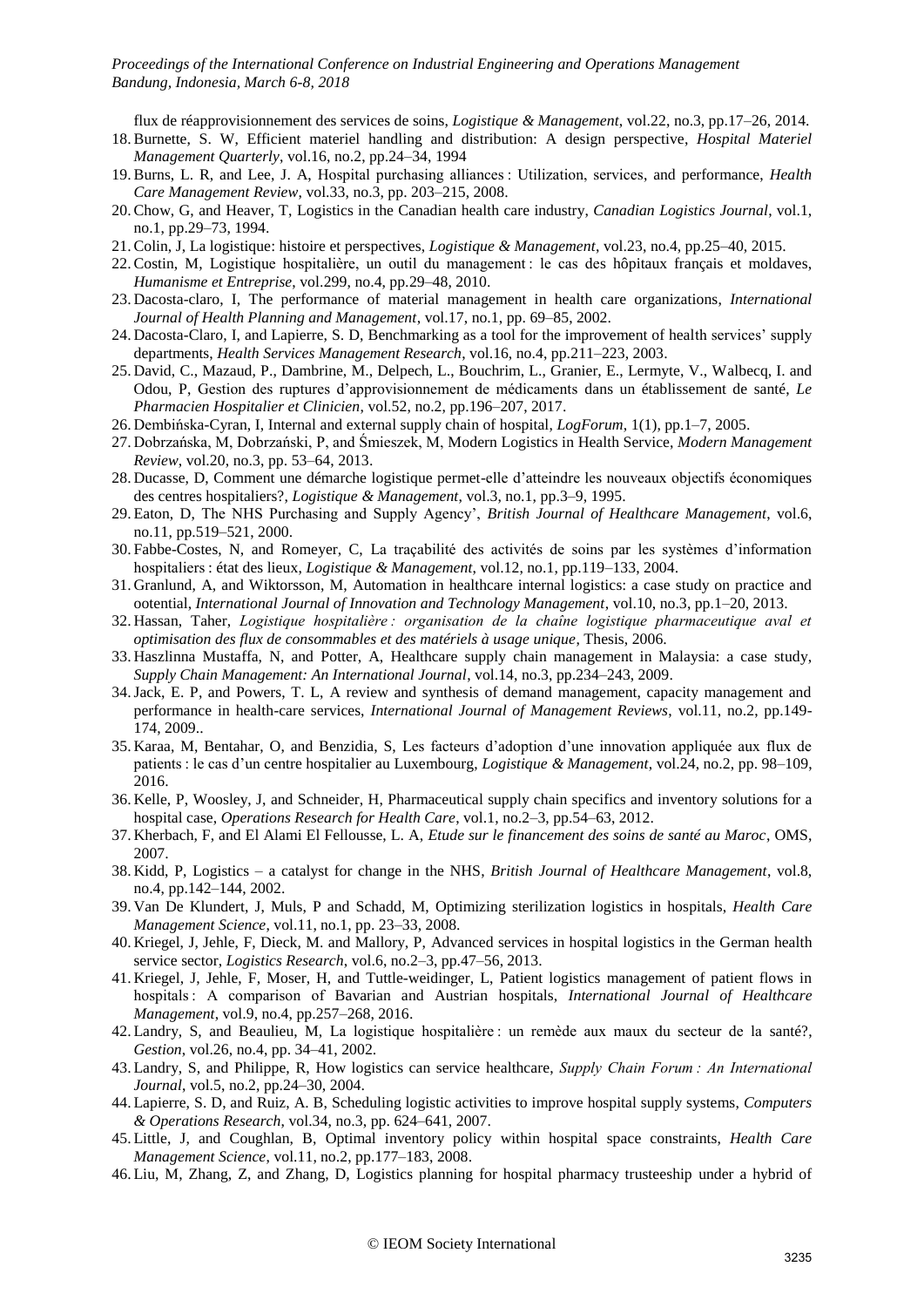uncertainties, *Transportation Research Part E: Logistics and Transportation Review*, vol.101, no.C, pp.201– 215, 2017.

- 47. Liu, R, Xie, X, Augusto, V, and Rodriguez, C, Heuristic algorithms for a vehicle routing problem with simultaneous delivery and pickup and time windows in home health care, *European Journal of Operational Research*, vol.230, no.3, pp. 475–486, 2013.
- 48. Liu, R, Xie, X, and Garaix, T, Hybridization of tabu search with feasible and infeasible local searches for periodic home health care logistics, *Omega*, vol.47, no.C, pp. 17–32, 2014.
- 49. Marriott, L., Renault, V., Fillaire, F., Kauffmann, A. and Trttin, F. 'L'externalisation dans les établissements de santé : Enquête ISLI / EXEL LOGISTICS', *Logistique & Management*, vol.6, no.1, pp. 107–114, 1998.
- 50. Michelon, P, Cruz, M. D and Gascon, V, Using the tabu search method for the distribution of supplies in a hospital, *Annals of Operations Research*, vol.50, no.1, pp. 427–435, 1994.
- 51. Narayana, S. A, Kumar Pati, R, and Vrat, P, Managerial research on the pharmaceutical supply chain A critical review and some insights for future directions, *Journal of Purchasing & Supply Management*, vol.20, no.1, pp. 18–40, 2014.
- 52.Ben Oumlil, A, and Alvin, J. W, Strategic alliances and organisational buying: an empirical study of the healthcare industry, *International Journal of Procurement Management*, vol.4, no.6, pp. 610–626, 2011.
- 53. Pan, Z. X, and Pokharel, S, Logistics in hospitals: a case study of some Singapore hospitals, *Leadership in Health Services*, vol.20, no.3, pp. 195–207, 2007.
- 54. Pokharel, S, Perception on information and communication technology perspectives in logistics: A study of transportation and warehouses sectors in Singapore, *Journal of Enterprise Information Management*, vol.18, no.2, pp. 136–149, 2005.
- 55.Reymondon, F, Marcon, E, and Pellet, B, Optimisation des stocks de Dispositifs Médicaux Réutilisables par la différenciation retardée, *Logistique & Management*, vol.15, no.1, pp.37–48, 2007.
- 56.Rivard-Royer, H, and Beaulieu, M, L'évolution du commerce électronique et la performance de la chaîne d'approvisionnement du secteur de la santé : changement de paradigme, *Gestion*, 27(4), pp. 17–23, 2002.
- 57.Rivard-Royer, H and Beaulieu, M, *Logistique hospitalière : Franchir les nouvelles frontières, Cahier de recherche*. 4–3, 2004.
- 58. Rivard-Royer, H, Landry, S, and Beaulieu, M, Hybrid stockless: a case study -Lessons for health-care supply chain integration', *International Journal of Operations & Production Management*, vol.22, no.4, pp.412– 424, 2002.
- 59. Kingdome of Morocco, Decree No 456-11 of 6 July 2010 concerning the internal regulation of hospitals.
- 60. Sampieri-Teissier, N, Proposition d'une typologie des pratiques logistiques des hôpitaux publics français Enseignements à partir d'une étude empirique, *Logistique & Management*, vol.10, no.1, pp.85–96, 2002.
- 61. Swinehart, K, Zimmerer, T. W, and Oswald, S, Adapting a strategic management model to hospital operating strategies. A model development and justification.', *Journal of management in medicine*, vol.9, no.2, pp. 34–47, 1995.
- 62. Tlahig, H, Jebali, A, Bouchriha, H, and Ladet, P, Centralized versus distributed sterilization service: A location-allocation decision model, *Operations Research for Health Care*, vol.2, no.4, pp. 75–85, 2013.
- 63. Uthayakumar, R, and Priyan, S, Pharmaceutical supply chain and inventory management strategies: Optimization for a pharmaceutical company and a hospital, *Operations Research for Health Care*, vol. 2, no.3, pp.52–64, 2013.
- 64. Villa, S, Prenestini, A and Giusepi, I, A framework to analyze hospital-wide patient flow logistics: Evidence from an Italian comparative study', *Health Policy*, vol.115, no.2–3, pp. 196–205, 2014.
- 65. Volland, J, Fügener, A, Schoenfelder, J, and Brunner, J. O, Material logistics in hospitals: A literature review, *Omega*, vol.69, no.C, pp.82–101, 2017.
- 66. De Vries, J, The shaping of inventory systems in health services: A stakeholder analysis, *International Journal of Production Economics*, vol.133, no.1, pp. 60–69, 2011.
- 67. Zepeda, E. D, Nyaga, G. N and Young, G. J, Supply chain risk management and hospital inventory: Effects of system affiliation, *Journal of Operations Management*, vol.44, pp. 30–47, 2016.

## **Biographies**

**Fouad Jawab** is a professor of higher education at Fez Higher School of Technology (EST) in Morocco. He is member of the Research Laboratory of Manufacturing, Energy and Sustainable Development and Director of the Research Laboratory in International Management, Decision Making and Logistics. He has headed the Department of Management Science and Technology and directed the Logistics Management and Transportation training program at the EST, and is currently coordinating the "LOGISTICS" professional license. Hospital logistics is one of its main areas of research interest.